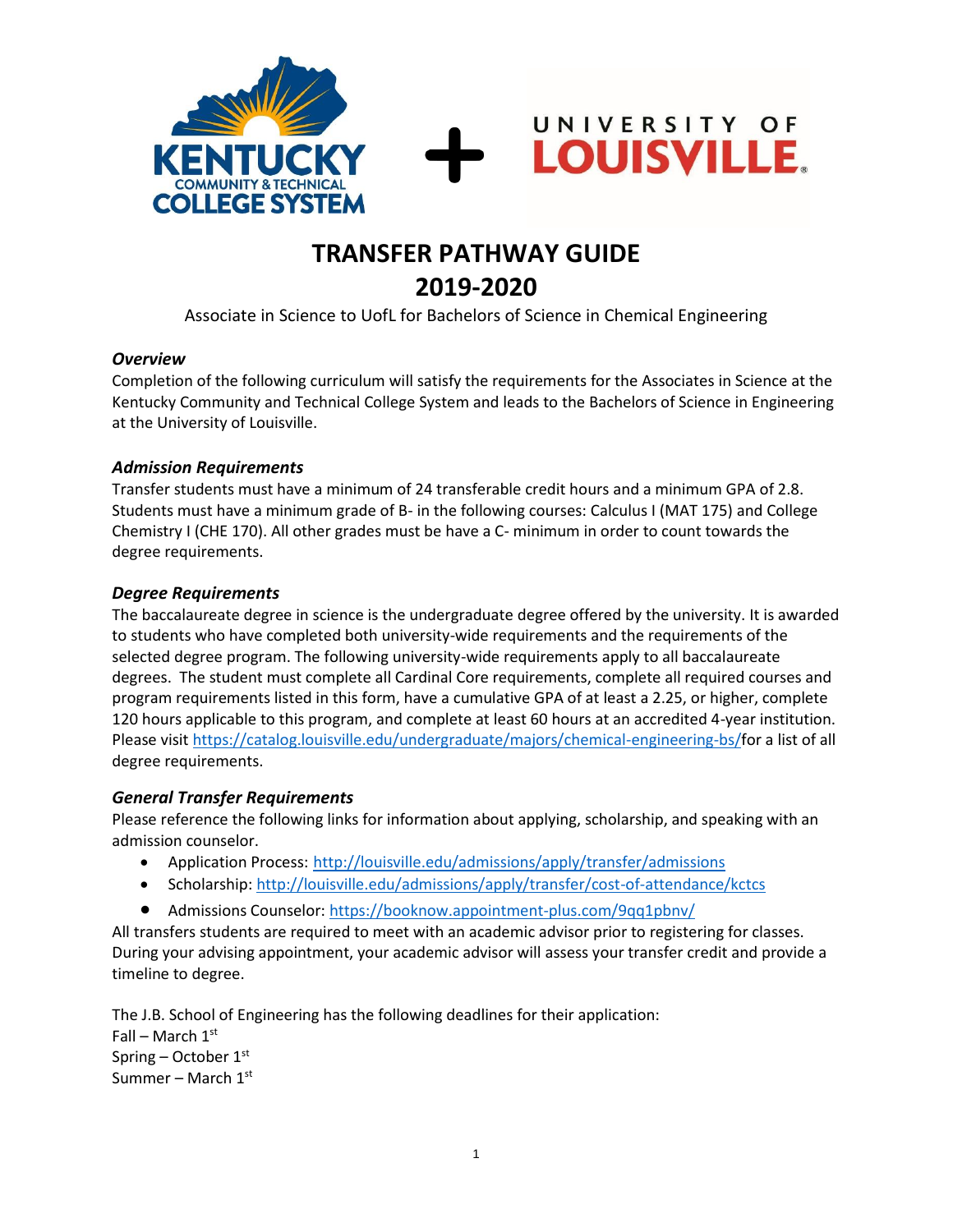## **KCTCS Associate in Science TO the University of Louisville Bachelor of Science in Chemical Engineering CHECKLIST**

#### **Kentucky Community and Technical College System**

| <b>KCTCS</b><br>Course | <b>Course or Category</b>                              | <b>Credits</b> | <b>UofL</b><br>Course  | Completed |
|------------------------|--------------------------------------------------------|----------------|------------------------|-----------|
| <b>ENG 101</b>         | Writing 1                                              | 3              | <b>ENGL 101</b>        |           |
| <b>ENG 102</b>         | Writing II                                             | 3              | <b>ENGL 102</b>        |           |
| <b>COM 181</b>         | <b>Oral Communications</b>                             | 3              | <b>COMM 111</b>        |           |
| TBS XXX                | Social & Behavioral Science*                           | 3              | <b>SBS XXX</b>         |           |
| TBS XXX                | Social & Behavioral Science*                           | 3              | <b>SBS XXX</b>         |           |
| HIS XXX                | Heritage*- recommend HIS 101, 102, 108 or 109          | 3              | <b>HIST XXX</b>        |           |
| PHI XXX                | Arts/Humanities- recommend PHI 110, 130, 140 or<br>150 | 3              | PHIL XXX               |           |
| <b>PHY</b><br>231/241  | General University Physics I & lab                     | 5              | <b>PHYS</b><br>298/295 |           |
| <b>CHE</b><br>170/175  | General College Chemistry I & lab                      | 5              | <b>CHEM</b><br>201/207 |           |
| <b>MAT 175</b>         | Calculus I **                                          | 5              | <b>ENGR 101</b>        |           |
| <b>MAT 185</b>         | Calculus II                                            | 5              | <b>ENGR 102</b>        |           |
|                        | <b>Subtotal General Education Core Courses</b>         | 41             |                        |           |

#### **Category 1: KCTCS General Education Core Requirements (33 hours)**

\*One of these courses must be selected from the KCTCS identified Cultural Studies course list, indicate by placing (CS) next to the course name in Category 1 or 2 table.

\*\* Students who do not test into MAT 175 must complete MAT 150 **AND** MAT 155 before being able to take MAT 175. Students may also complete MAT 171 according to placement.

#### **Category 2: KCTCS Associate in Science Requirements (6 hours)**

| <b>KCTCS</b><br><b>Course</b> | <b>Course or Category</b>                 | <b>Credits</b> | UofL<br>Course             | Completed |
|-------------------------------|-------------------------------------------|----------------|----------------------------|-----------|
| <b>CHE</b><br>180/185         | General College Chemistry II & lab        |                | <b>CHEM</b><br>202/208/209 |           |
| <b>MAT 275</b>                | Calculus III                              | 4              | <b>ENGR 201</b>            |           |
|                               | <b>Subtotal AA/AS Requirement Courses</b> | 9              |                            |           |

#### **Category 3: KCTCS Electives (21 hours)**

| <b>KCTCS</b><br><b>Course</b> | <b>Course or Category</b>           | <b>Credits</b> | UofL<br>Course      | <b>Completed</b> |
|-------------------------------|-------------------------------------|----------------|---------------------|------------------|
| <b>CIT 105</b>                | Digital Literacy or IC3 test out    | $0 - 3$        | <b>Elective XXX</b> |                  |
| <b>FYE 105</b>                | First-Year Experience               |                | <b>GEN 100</b>      |                  |
| <b>MAT 285</b>                | <b>Differential Equations</b>       | 3              | <b>ENGR 205</b>     |                  |
| TBS XXX                       | Any College Level Course(s)         | $1 - 4$        | TBD XXX             |                  |
|                               | <b>Subtotal Elective Courses</b>    | 10             |                     |                  |
|                               | <b>TOTAL Associate Degree Hours</b> | 60-63          |                     |                  |